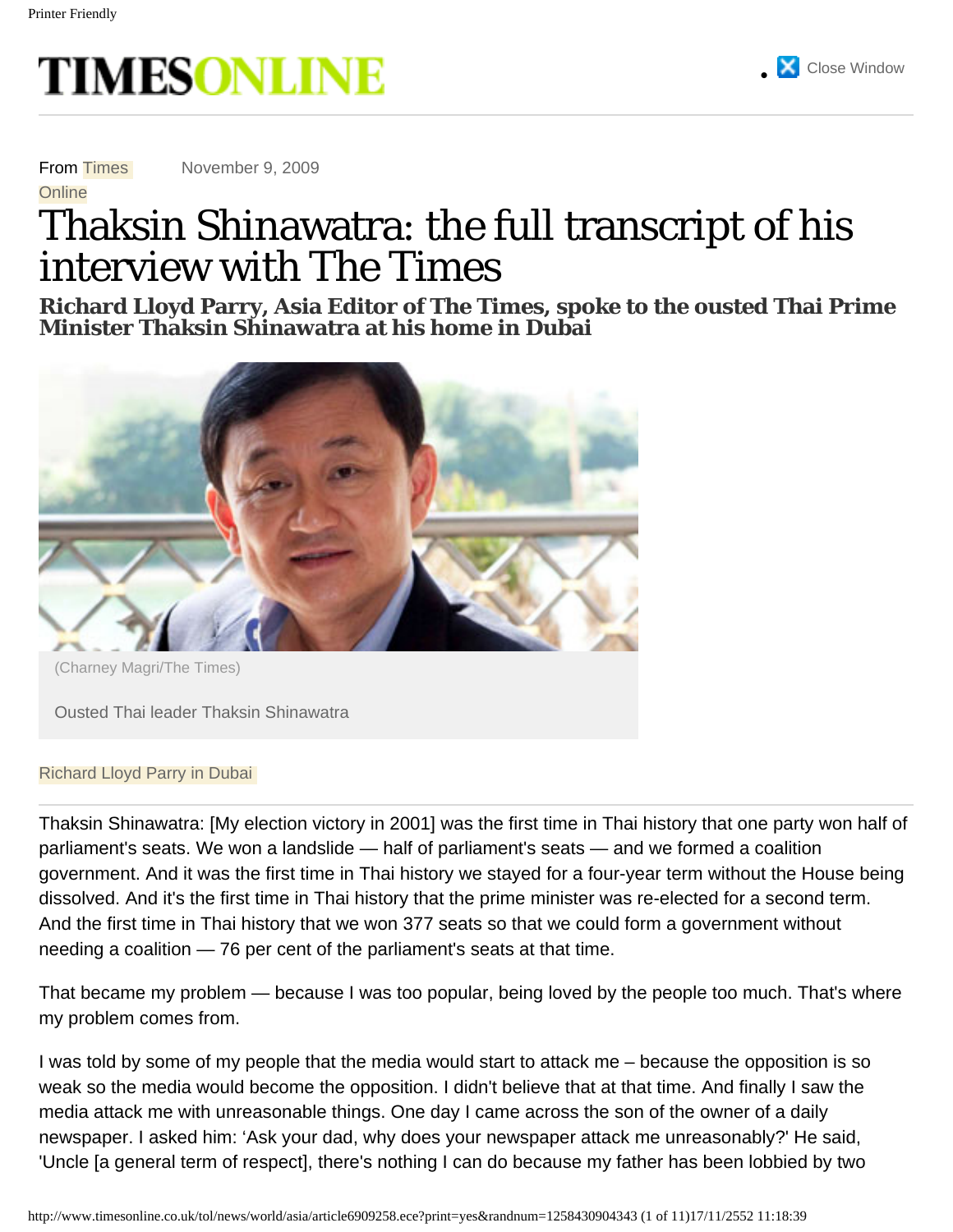Privy Councillors. They came to have dinner with my father and they said the King doesn't want you anymore.' I said I don't believe that — His Majesty never wants to become involved in politics. Maybe it's because of their own prejudice against me.

## **Why are they prejudiced against you?**

They spread rumours that I wanted to turn Thailand into a republic and that I wanted to be president, which is something I never thought. I'm very loyal to the monarchy. You know, when I first became prime minister I went to an audience with His Majesty. I said, 'Your Majesty, I'm very loyal to you. I'm the first prime minister born in your reign. I'm humbly saying – not that I consider myself as your child – but my age is about the age of your children. So please consider me and teach me as though I'm your children's age, even though I'm prime minister. Your Majesty has been reigning for three generations – the generation of my grandfather, the generation of my father and then my generation. So I very much respect Your Majesty. Whatever I need to do properly, please teach me.' This is how I present myself. And, 'Your Majesty has been working hard for the Thai people for many years and you may be tired and you're getting old. Please use me. I will shoulder all the burdens and I will work hard for you to solve the problems of your citizens.' That is the very first thing ? I told His Majesty.

And I worked hard until I got more and more popular, and the popularity became my problem. The opposition Democrats are very good at alleging things about people. They start rumours and attacking me. Even when they are in power, they still allege that I want to be president. This is a very sensitive issue for Thai people because Thais love His Majesty, and Thais will not allow anyone who dare to topple the monarchy?

## **Was it because people thought you were more popular than the King?**

When you have a son, he loves the wife and he loves the mother ? It's a different kind of love. The people love me because they can touch me. They can use me to improve their well-being. But the King, they respect him very much like God. It's a different kind of love. But the people are trying to make it the same love. That's really the whole problem.

## **In Thai politics the King is one of the most powerful people. Is that a good thing?**

The King is the most respected person. He's become god in the feelings of the Thai people. Thais don't obey one another. They need someone they really respect – that is the King. But the people who surround the King and the Queen, what I call the palace circle, they try to make influence.

Most privy councillors are retired government officials? they have their subordinates so they want to have some kind of influence. Let's say like General Prem [Tinsulanonda, president of the Privy Council] – he wants someone to be army commander-in-chief. But if you appoint someone else he may not be happy. That is the exercise of power without the intention or anything of the monarch. It's the palace circle who are playing the games.

## **So General Prem and people like him are manipulating the King?**

The Privy Councillors are. Not only Prem but others like ladies-in-waiting, and whatever, of the Queen. Thai society looks big, but it is very narrow in terms of the elite in Bangkok. So the influence, the network is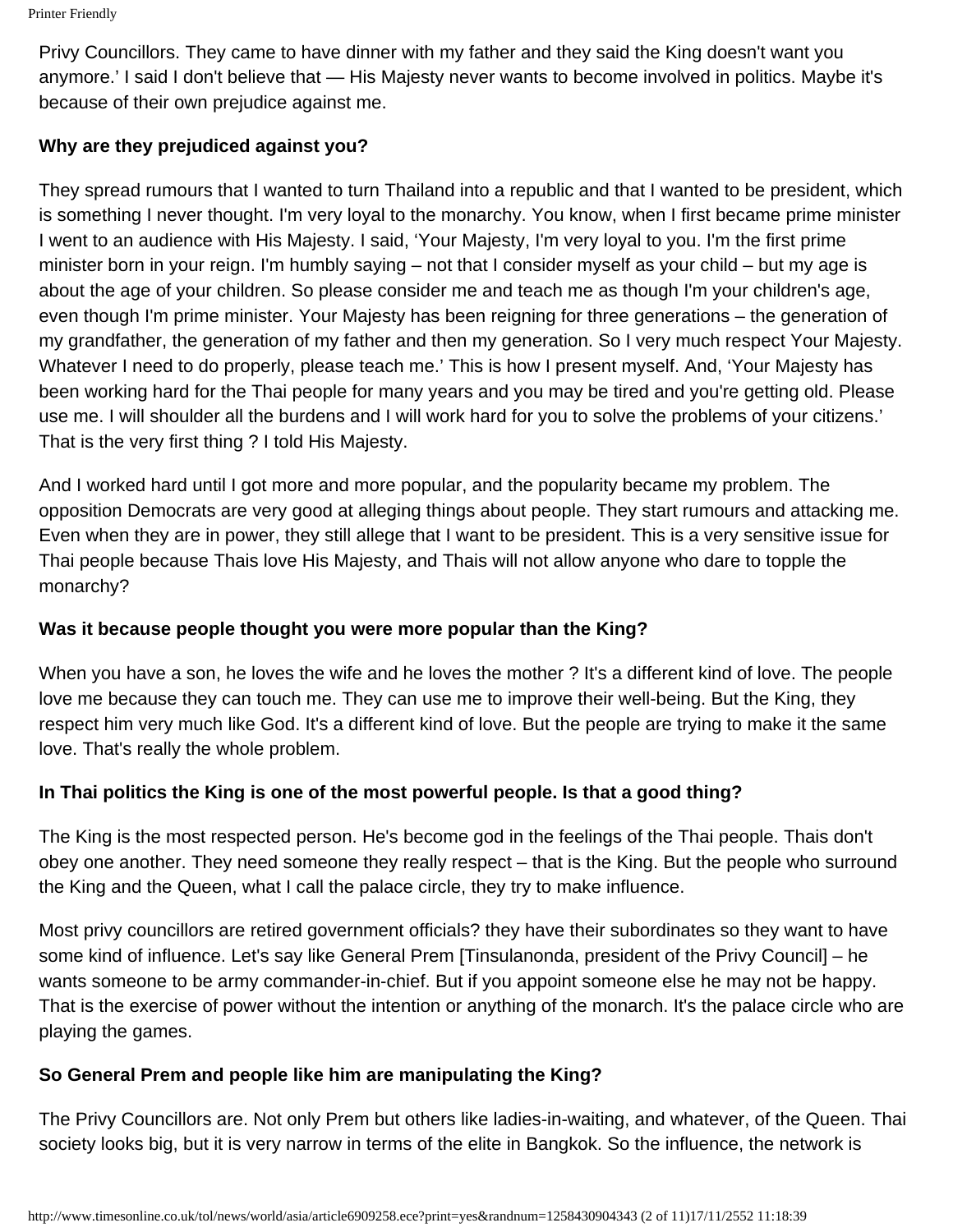Printer Friendly

there. That's what makes politics complicated. It's not like the UK or Japan, where people are not allowed to influence things.

That's the problem in Thailand. The monarchy is not the problem. The monarchy is good for Thailand. Thailand needs to have a monarchy but it should not be abused or played by the palace circles.

#### **So the monarchy is a good thing but the royal institution needs reform – is that right?**

Yes, yes.

#### **What kind of reform?**

The constitutional monarchy must be strictly abided by. All the institutions must function according to the rule of law and the political rules, but sometimes they've been influenced. The justice system can be intervened in by the palace circle.

Thai democracy is not really mature. It looks mature but it's not mature, because of the intervention of the military which should not be allowed. Every time you stage a coup you take control of sovereignty — that should not be allowed. Democracy should be through elections only — you have to give the power to the people. But power is not with the people. The election has become just a rubber stamp for democracy. You have to care for the people, you have to respond to their needs.

It's been a plot to shift the power. Actually there are two camps, the Democrats [the Democrat Party of the current prime minister, Abhisit Vejjajiva] and my supporters. They want to shift from my supporters to Democrats. Democrats wanted power twice — not by people power, it's from defection of MPs from some other party.

In Thailand we call them cobra — because people don't trust the cobra. The cobra can bite the owner.

## **In April you made an appeal to the King [Bhumibol Adulyadej] to intervene to heal the divisions in Thai society. Do you still hope the King will do that?**

The government is engaged in a conflict with my supporters. We are rivals, so the government is not in a position to solve the problems. The government is not in a position to be trusted because they steal the power, they rob the power from the people.

The only way the government can be involved is that they have to rethink being antagonistic to others. But they're not generous enough, because they're afraid that if they have an election again they will lose. I can assure you that the government will lose in the election. We [the Pua Thai party of Thaksin's supporters] are going to win a landslide again. So that's the reason they want to hang on in power regardless – they never want to dissolve parliament. I don't care, but the people are now suffering, the country is suffering – you can see it. Thailand is now heading to more problems.

#### **What can the King do in this situation?**

You have to bring the two parties together and then start it over again. That is, forgive every party involved.

#### **What would you say to the King?**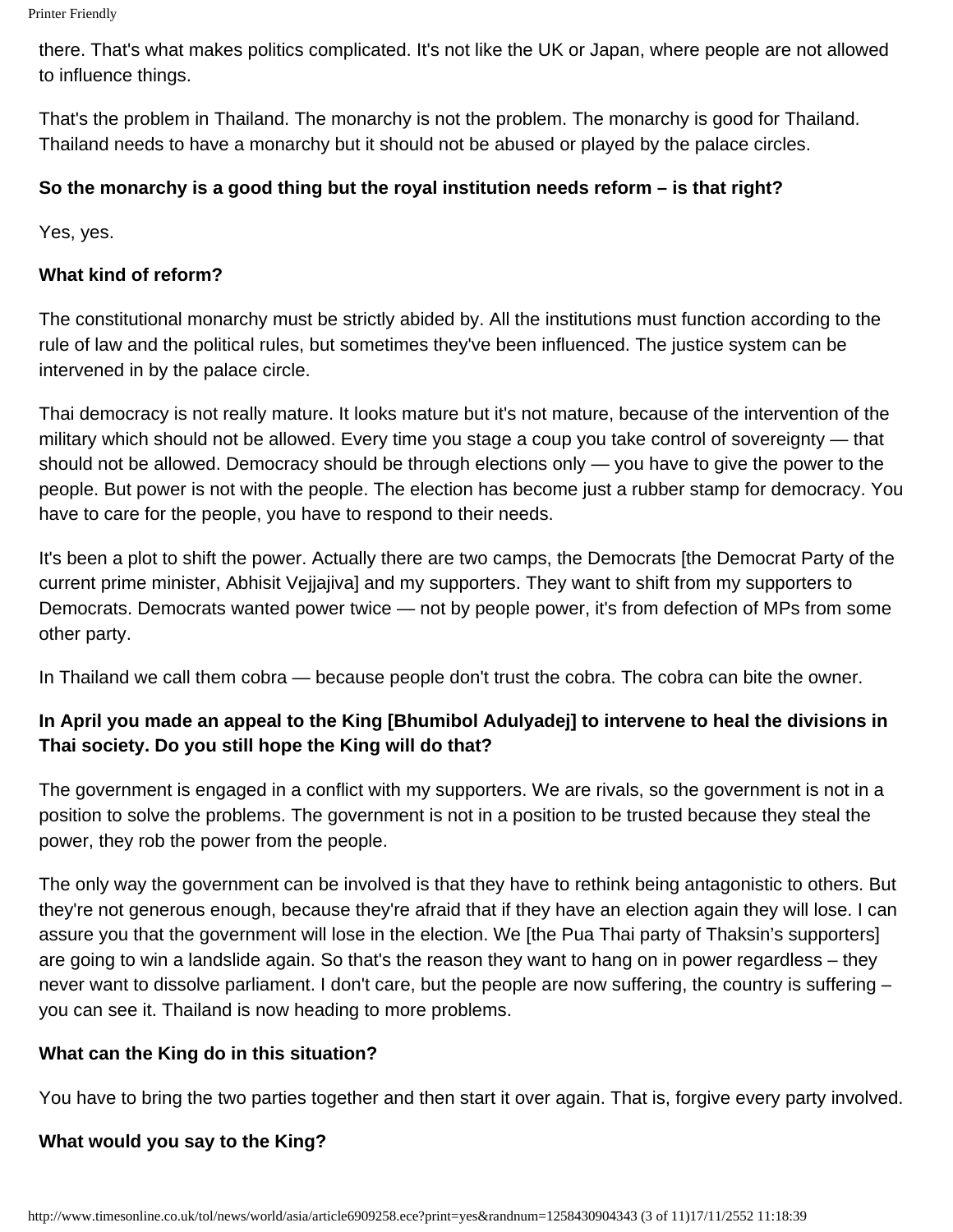```
Printer Friendly
```
I would say, 'Your Majesty, it's time for Your Majesty to be kind to the Thai citizens, by giving them peace. Let them stay together peacefully through the blanket amnesty and pardons. So let everyone go back to their normal life and draft the new constitution.'

?

They [the enemies of Mr Thaksin] tried to kill me. They had a meeting in the house of Mr Pi [Malakul], who is close to Her Majesty? General Surayud [Chulanont, former Thai army commander, and prime minister after Thaksin was ousted by the military coup] asked General Panlop [Pinmanee] to assassinate me.

## **Did His Majesty know about this?**

I don't think so. I can assure you His Majesty is above [politics], but those in the circle have a network. They stay together, they talk together, they try to give the impression that they are very loyal so they have to get rid of the one who is not loyal, who might turn Thailand into a republic. They want to get rid of me because they say I am trying to turn Thailand into a republic and topple the monarchy. That's not true. I have a very high respect for the monarchy and royal family.

# **The Queen attended the funeral of one of the Yellow Shirt supporters [the 'Yellow Shirts', Mr Thaksin's opponents]. You must have been very surprised about that.**

Everybody, the whole of Thailand, was surprised. But I know Her Majesty. Her Majesty is very kind when someone gives her wrong information [such as] 'That lady's dying because she tried to protect the monarchy.' I think she was lied to. People around her circles try to give her the wrong impression, to give wrong information to Their Majesties.

# **You've made your appeal to the King to intervene and your supporters have presented a petition for your pardon. Why has the King ignored them?**

I think His Majesty maybe now feels unwell because he's been in and out of hospital. I hope after His Majesty gets stronger he will find a way for the country to be back to unity. We cannot let the country go on like this. We will be getting worse and worse and the division will be getting deeper and stronger.

# **The King seems to be recovering from his latest illness now. But there will eventually be a change of monarch. What will that mean for Thai politics and Thai society?**

Thailand's been governed by? this dynasty more than 200 years. There's going to be a smooth transition but Thais need to reconcile their differences first, before the reign change. The reign change will be smooth.

# **One day the Crown Prince will become King. How will his style be different from that of the current King?**

It may be different, but I think it will go smoothly because he's a constitutional monarch. The people around the Crown Prince will be new, and the palace circle will not be that big because he will be new.

The Crown Prince, because he will be new, may not be as popular as His Majesty the King. However, he will have less problem because the palace circle will be smaller, because of being new in the reign.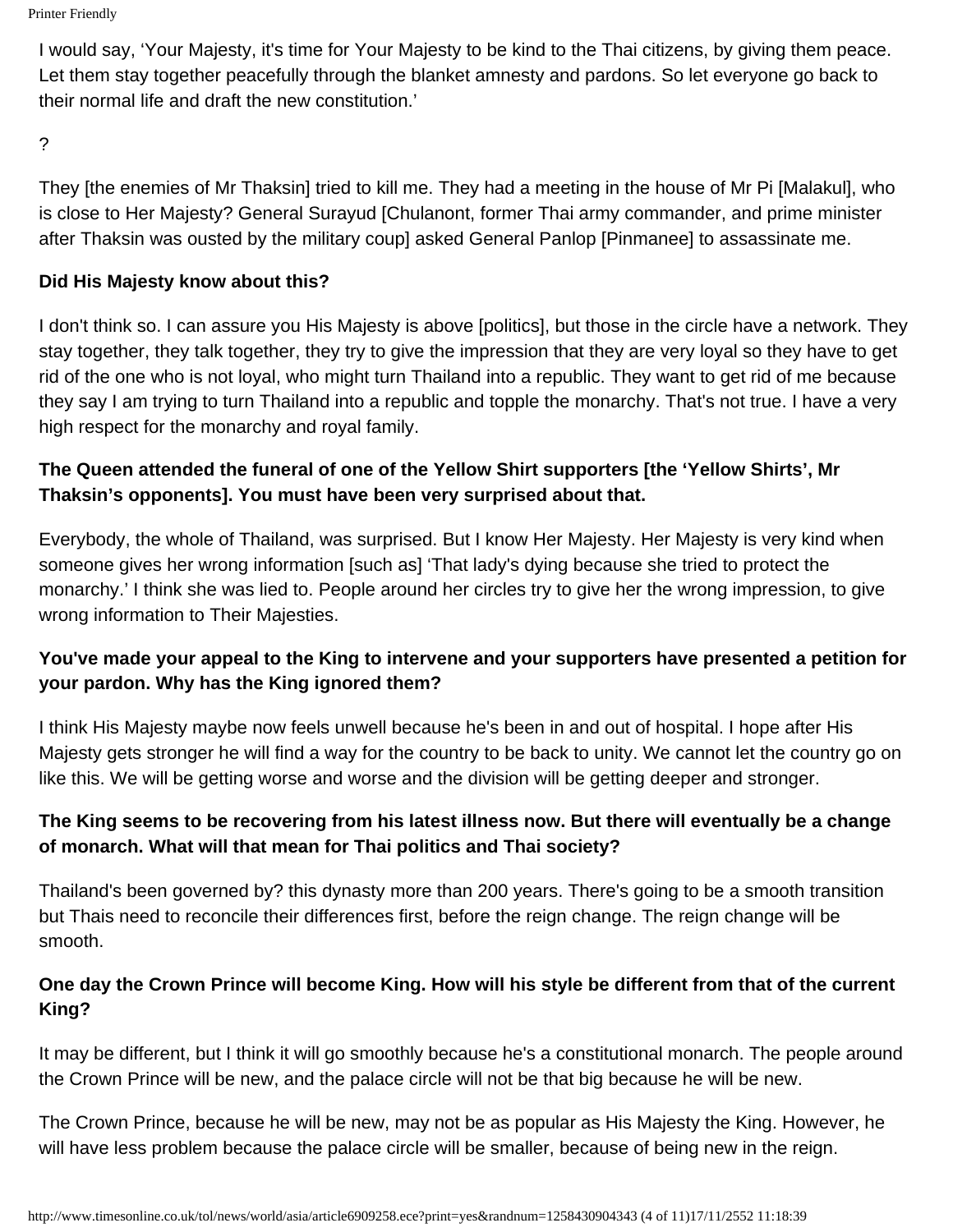#### **How would you describe the Crown Prince's character?**

He's the newer generation, modern.

#### **What kind of personality does he have?**

He has a very strong determination to do what he really wants to achieve. He has a strong determination.

#### **What does he want to achieve?**

He's not the King yet, he may not be shining. But after he becomes the King I'm confident he can be shining to perform Kingship, because he has observed His Majesty, his father, for many years. He learns a lot from His Majesty. It's not his time yet. But when the time comes I think he will be able to perform.

## **Sometimes even in a constitutional monarchy when a new monarch succeeds to the throne there is a new spirit in the country. Do you expect that will happen in Thailand?**

I think His Royal Highness the Crown Prince – he has grown up abroad, he had education abroad and he's young. I think he understands the modern world. For a constitutional monarch the world is changing. The monarchy is evolving according to the changing world anyway.

#### **How do you think the Thai monarchy needs to evolve in the next generation?**

Being a constitutional monarch and understanding the changing world – that is enough to be a change.

## **You were elected three times in Thailand. You were never defeated and you were ousted in a military coup. What is your position? Are you still the prime minister of Thailand in exile?**

Now I consider myself as ex-prime minister of Thailand and in exile. I was asked to lead a government in exile. I didn't do that because I don't want to hurt the monarchy. So after the King signed the decree accepting the coup, I said then 'I am finished'.

I am now just trying to fight for justice, not for myself but for the people of Thailand, especially the poor. They'd been provided with opportunities and they started to see light at the end of the tunnel. But they staged a coup and destroyed their hopes and now the country has got worse for three years. So I fight for their justice. They deserve to be provided with opportunities.

## **Cambodian prime minister Hun Sen compared you to Aung San Suu Kyi in Burma. Is that a good comparison?**

There are some similarities there, but not really everything. The similarity is we won elections, we rule the countries. We've been ousted by the coup d'etat and we come from the people. We are democratically elected leaders and we come from the majority of the people – a big majority, not just a small majority.

She's under house arrest, I've been kicked out of the country. They know that if I am in the country it'll be worse [for them] than Aung San Suu Kyi.

#### **You're meeting Cambodia's Hun Sen this week. Are you going to relocate to Cambodia?**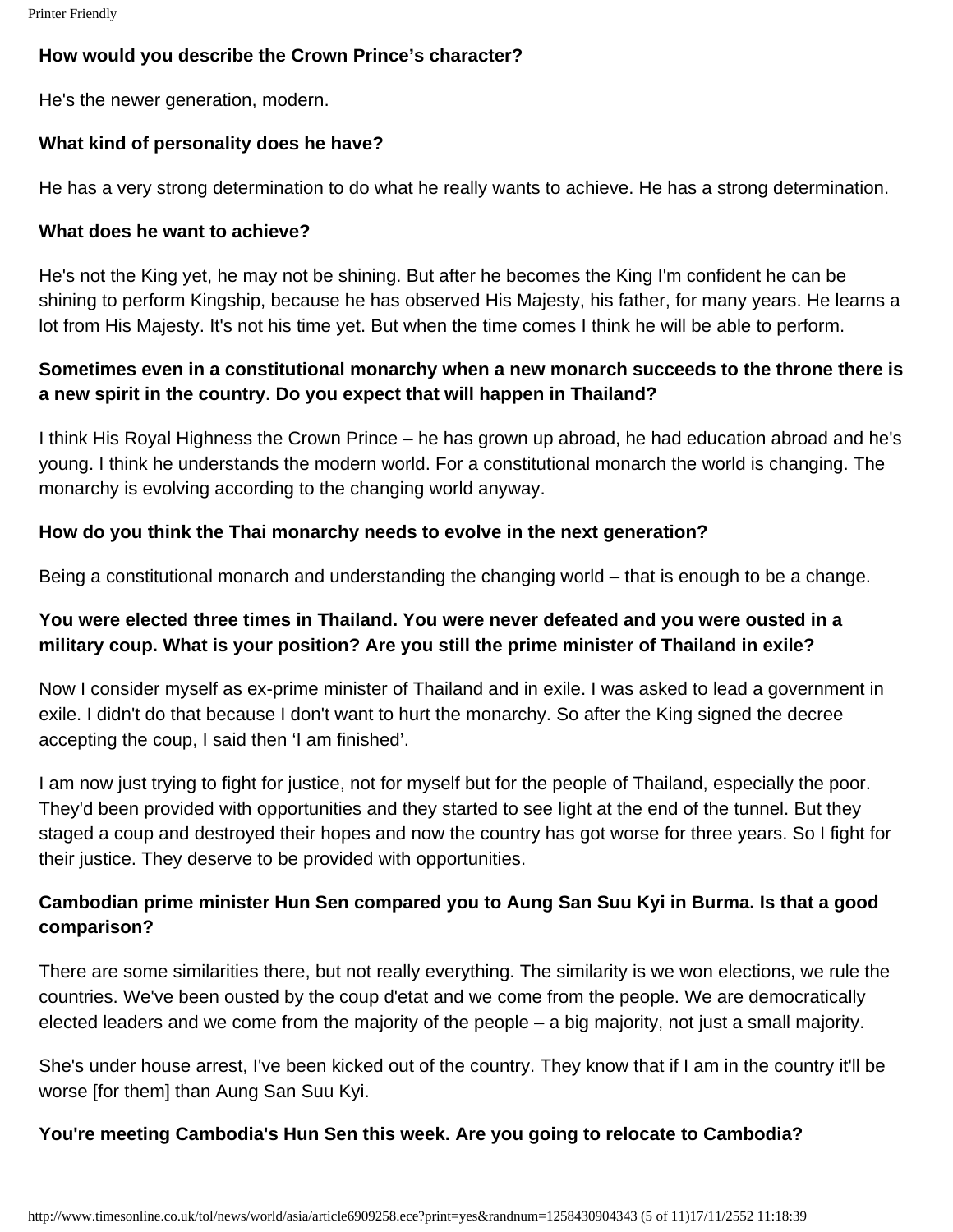No, I can work online. I can work through email, but I want to thank Hun Sen in person.

After he announced the royal decree I rang him to thank him and he invited me to go to Cambodia.

## **The government of Thailand reacted very strongly, by withdrawing their ambassador. Why did they react so strongly?**

This government's trying to protect its power by every means. They're afraid that if I were staying there it might be too close. I'm not going to stay, anyway, but I have to travel there.

The whole government is just in a panic about me and doing nothing for the country. They over-protect their power. They don't have power easily, so when they managed to gain power with the help of the military and the president of the privy council they have to protect it very well – like the cobra protects the eggs.

They are very childish. They're afraid if I were there my supporters would be more upbeat, because I stay close. I'm not going to stay, I know it's too close, but I will visit from time to time.

# **In March you said: 'If there is the sound of gunfire, of soldiers shooting the people, I'll return immediately to lead you to march on Bangkok'. Would Cambodia be a good place to start that march?**

f I were to start the march I would start from the north-eastern part of Thailand, on the soil of Thailand, but I will have to enter Thailand from the border. I can enter Thailand from Laos, Cambodia, Myanmar. I can find a way.

## **Under what circumstances would you do that?**

I try not to. I have the steps [to take before doing that]. Win the next election - that's crucial, but it doesn't really solve the problems of Thailand. It may solve my problem but not the problem of Thailand. The problem of Thailand must be solved by bringing both sides together and make them bury the hatchet for national reconciliation's sake.

## **Who can do that?**

The King. Normally the president of the Privy Council should be able to do it but now the president of the Privy Council has got involved, and will be attacked strongly by Red Shirts [the supporters of Thaksin], and there is nobody left. There is nobody left to make this thing happen. It can be the King or the Crown Prince, who is going to be the next King.

The government want to keep me out of Thailand. They don't want me to go back to Thailand. They want to keep me out of politics. It's really politically motivated.

If I were to go back now it would be even more chaos because my supporters, millions of them, would come out. They know that I've been bullied politically. I haven't really had a fair trial or justice.

If I were to go back now there might be bloodshed because the government will definitely use military force

<sup>?</sup>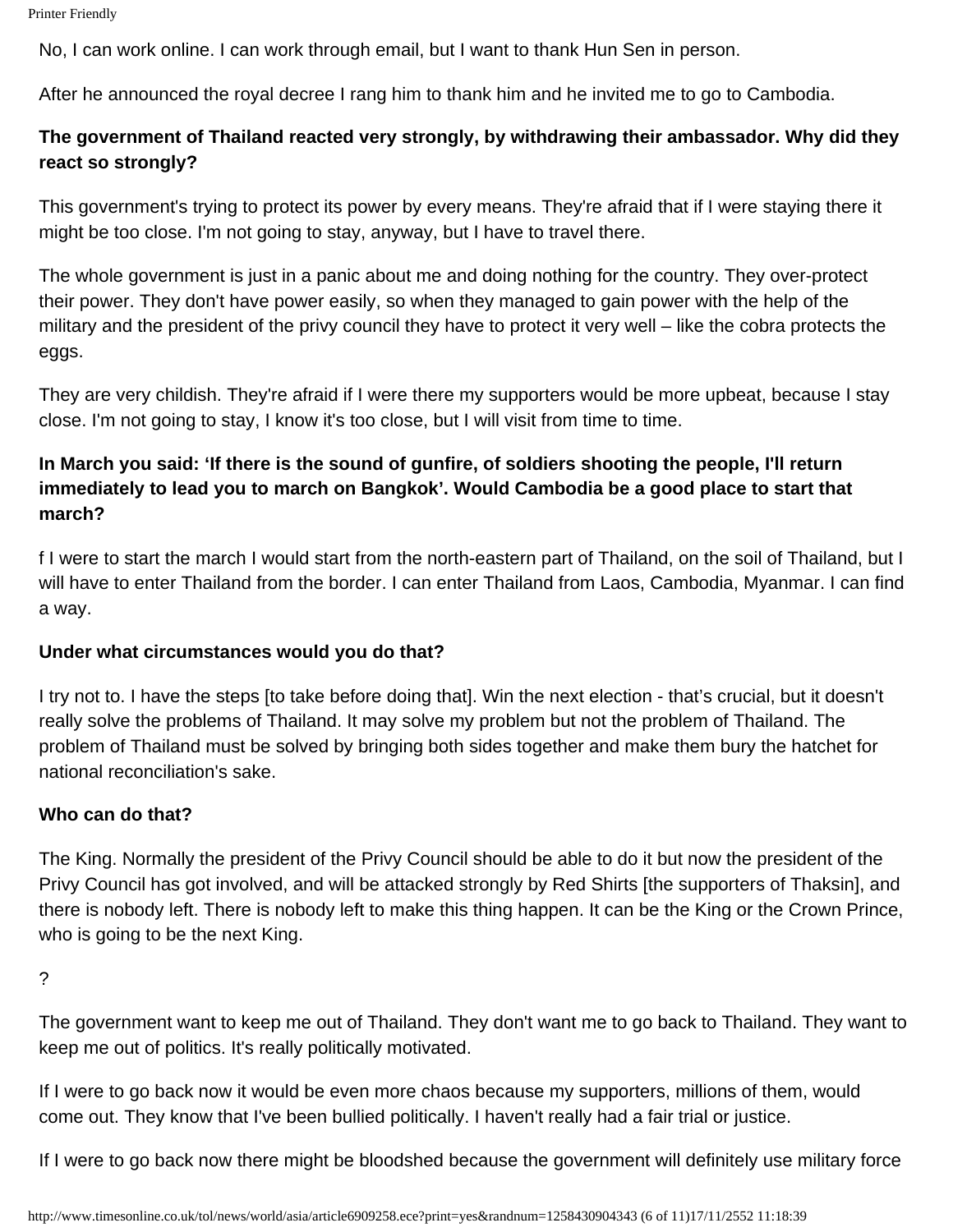with live ammunition. So it wouldn't benefit anyone.

## **How would you describe the situation in Thailand now?**

Any sport will never have chaos if the referee is fair and if both sides play by the rules of the game. In Thai politics they don't play by the rules of the game.

## **Until a few years ago, the image of Thailand was of a country very united with a strong sense of national identity. How have Thais become so disunited?**

Because of paranoia over the stability of the monarchy. They thought that I'm too popular and might topple the monarchy and then I will turn Thailand into a republic, which I've never thought of. I just try to serve my country. I'm loyal to my monarch. I keep doing good things for them.

#### **Is there a possibility of compromise?**

Yes. It depends on who sits at the head of the table.

#### **Have you been in contact with people in government?**

No, they have never contacted me. They claim that they called me, but they never did. They never want to settle, otherwise they cannot hold power. They are obsessed with power. If the country is not in a mess and there is no one helping them to get the power they will not be able to hold on to power.

## **A lot of your money is still in Thailand, \$2.2 billion [frozen by the government while Mr Thaksin was being prosecuted and convicted of corruption]. Are you ever going to get it back?**

I hope that one day if there is justice I will get it back. Because it is family money which has been declared long before. It's the same amount of shares that we owned before entering politics. And the whole family sold that amount of shares so the source of money is clear, but they're trying to make the story that the price increased because of my influence. Actually all the shares in the stock market increased in line with the index of the stock market and some companies increased more than the average, but it's not our family company but the companies of others. Our family's went in line with the index.

## **If the government said to you: 'OK, we'll give you back your money, but you've got to stay out of politics, just be a businessman', would you agree?**

Well, you know, I just want justice. I don't care whether I will go back to politics or not. But if the majority need me then I have to go back, I cannot be selfish. But if I were able to choose, I would live my life peacefully. I want to form a new party called 'Enjoy Life Party'. [*Laughs*.] You know I have no time to enjoy my life. I have been working hard since I grew up. After I became a successful businessman, instead of living my life happily, I volunteered to work for the country. Normally politics is not for rich people to go into. Seldom people who are rich want to go in politics. But I love the people. I love my country, I want to do good things for them. ? I could walk away. I'm really fed up of Thai style politics. But if the people make me go back, I owe them.

I'm very, very revolutionary. I want to reform. I reformed so many things. I reformed ministries that have been there for 100 years. I was about to reform the whole legal system to make it modern.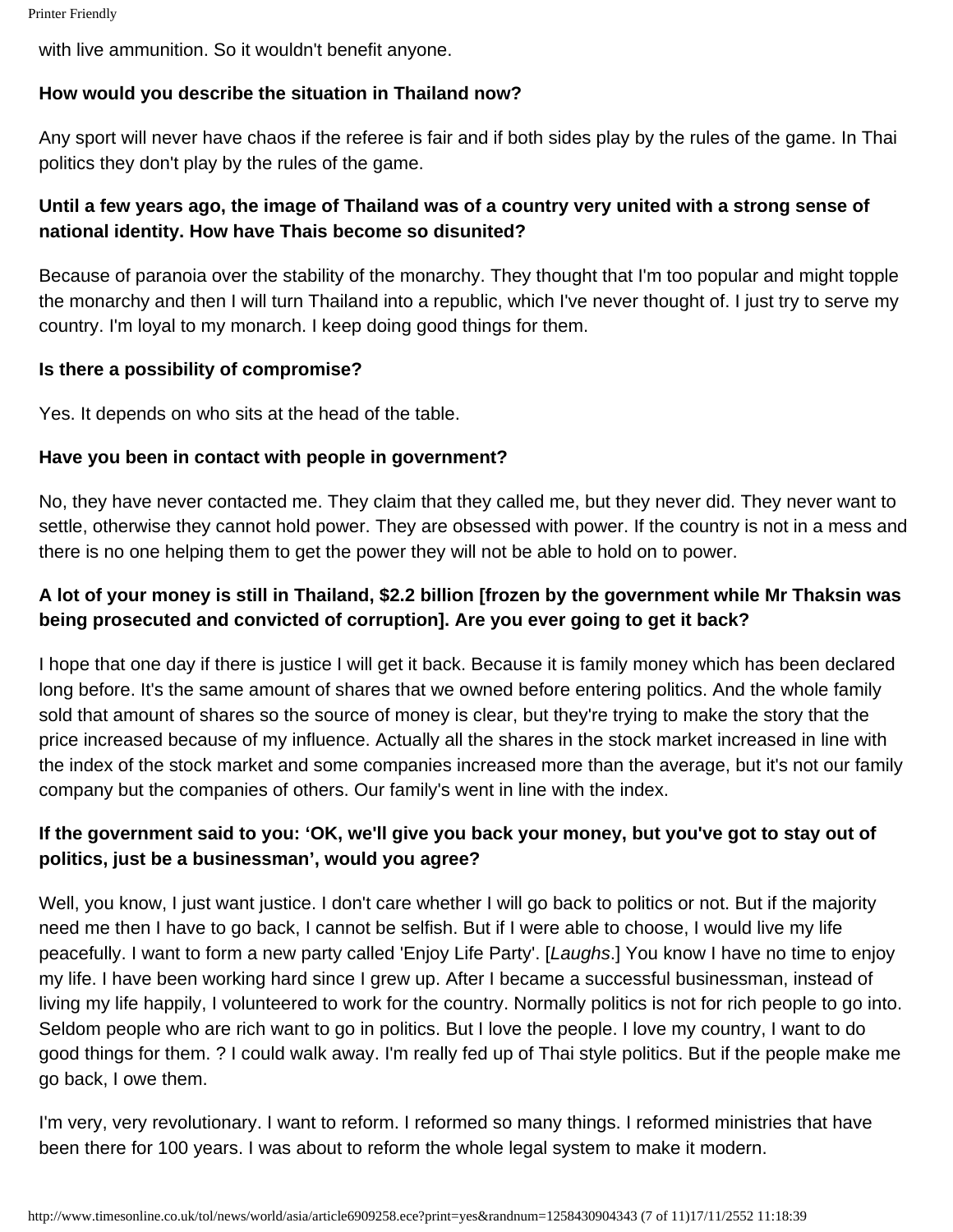#### **Since you left Thailand, how has your support within Thailand changed?**

It's gone down a little bit, especially in the urban areas because of the biased news against me, just onesided all the time. But after I'm cleared, the support will come back very quickly. The last election after the coup [in December 2007] shows that even though I'm not there we still win more seats. That's going to be true again in the next election. If I were to be there, that's going to be an even bigger majority. That's the reason why my opponents, the Democratic Party, are very afraid of me and try to tarnish me. They are trying to do everything to keep me away.

#### **How much financial support do you give to the Red Shirts?**

If you go and talk to the Red Shirts you will understand very well that they come by their own money. And they even help each other, donating a bit of money when they come to Bangkok. They collect money. They help each other a lot. It's very surprising, it's not like the Yellows [Yellow Shirts]. The Yellows come from the military to take control of the airport [Suvarnabhumi airport, occupied by Yellow Shirts in 2008].

#### **You must give them some money. You're a billionaire.**

No, they've been frozen, my assets.

#### **But not all of them - you must have some assets outside Thailand.**

Very few, not much.

#### **What is your net worth now outside Thailand?**

Outside Thailand it's only a hundred million, or couple of hundred million US dollars. A hundred million US dollars, actually.

#### **A couple of hundred or a hundred?**

It used to be a couple but I spent some on my house, this and that. I have about a hundred left.

#### **How long will that last?**

I don't know. Now I'm working, I'm doing business. I cannot just sit here and spend money. I'm doing business. Now I invest. I have ten gold mines in Uganda. I have lottery licences in Uganda, in Fiji, in Angola. We are about to start in January. Then the gold mining licence, which has very good potential. Then I'm signing the contract in Papua New Guinea on the gold concession, on land. I do the rough diamonds, too, we do the polishing. I decided not to do the mining because it's too risky. We will turn a profit quickly.

#### **How do you spend your time when you're in Dubai?**

Doing business, meeting friends and my supporters from Thailand, and travelling. I average about ten days travelling in a month, 20 days here.

## **How many hours a day do you spend talking to supporters in Thailand?**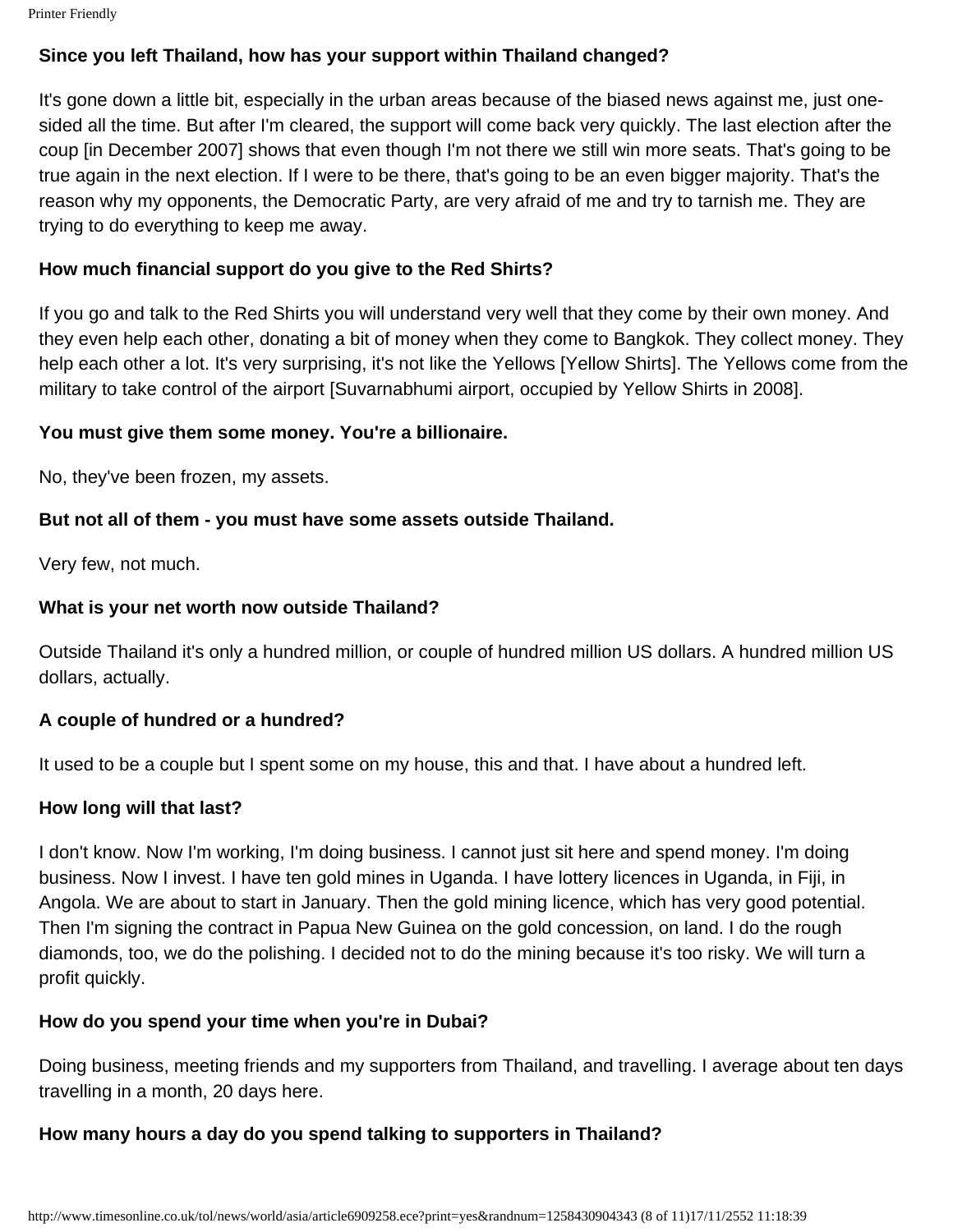Printer Friendly

About three hours, maybe.

## **Who do you talk to?**

Even taxi drivers, small merchants and some politicians.

#### **Which politicians?**

The Pua Thai party.

## **What's your input into the Pua Thai party? What do you do for them?**

Myself is the selling point for the party. I sometimes have to talk to my supporters from time to time. Every Tuesday I do the radio broadcasts on the internet.

On November 14 there will be a fundraising concert. I'm going to sing [a Thai song entitled] 'Thanks for beating me up again!', because they keep beating me. The song is saying, 'Thanks for repeatedly beating me, and you beat me in the same place where it really hurts!' That's a song about love.

#### **Do you have a political strategy?**

I do have, but by very peaceful means. I want to see reconciliation rather than confrontation. I want the red shirts to be a pressure for reconciliation, not for bloodshed or confrontation.

#### **Do you have a timetable for returning to Thailand?**

The ball is not in my court. Now the ball is with the Thailand government. I can stay here one year, two years. I'm fine. But the situation in Thailand needs to be solved quickly.

## **Why? If it's not solved, what's going to happen?**

The economy will get worse, the Thai people, their life, is getting worse, and Thailand is not on the radar screen of major countries anymore. Now the political centre is not going to be in Thailand anymore. For the US, it's shifted to Indonesia.

## **Some people in Thailand seem to have worse fears than just economic and diplomatic stagnation. You hear people talking about some kind of economic collapse, civil war. Is that possible?**

Thailand is near to being a 'failed state'. Because every institution almost cannot function because you don't allow the rules of the game to take their course. You don't allow the rule of law to prevail and you are biased against others. You don't shine before the whole world. You just want to control power regardless. That's why I'm saying Thailand has almost become a failed state, because no one trusts each other. There's no institution that's being trusted like before.

#### **What were your mistakes?**

I did politics without understanding the power structure of Thai society that much. I just tried to do it like a businessman, tried to do the marketing and campaigning and sales. I tried to help the poor and campaign for popularity, campaign on what I have done for them and work hard for them without being aware of the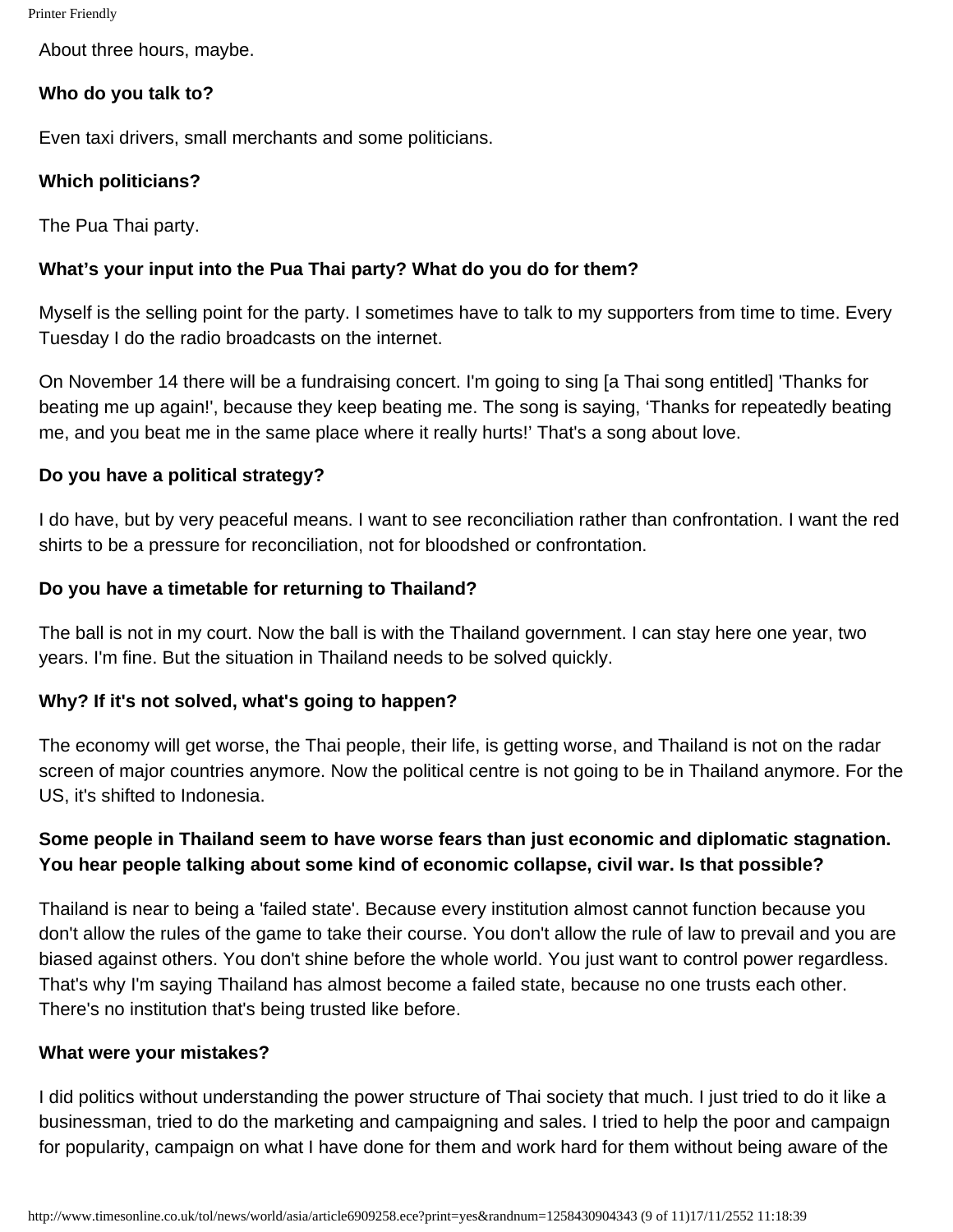complication of the power structure of Thai politics. I was very naïve in that. So I stumbled.

# **What about the sale of Shin Corp [Mr Thaksin's family telecommunications company which was sold to the Singaporean government for 77.3 billion bath (£1.14 billion) without paying tax, a cause of intense criticism of Mr Thaksin when he was prime minister]. You didn't pay tax. Putting aside the legal rights and wrongs, was that a misjudgement, politically?**

Even if you want to pay tax the revenue department cannot accept your tax. Capital gains tax in Thailand is not tax payable. It's exempted by law. Some countries tax capital gains, but the Thai law has been there for many years as an incentive for a company to register itself in the stock market to exempt the capital gains tax.

#### **So you don't have any regrets or misgivings about the way you handled that?**

Well, you know, I'm in a difficult position to say anything as prime minister because it's a family affair, it's not my personal affair. I'm in a very awkward position as a prime minister to say anything.

#### **But speaking now as a private citizen, it was a mistake, wasn't it?**

No, because it's jealousy. I am one of the very few who have so much cash. It's the jealousy of the elite. I'm a representative of the rural people who grew up and had that much cash. [My] family wanted me to be free and clear from being criticised for conflict of interest. So they thought they'd better sell [the company].

## **What about the insurgency in the South [where thousands of people have died in attacks by Muslim separatists]?**

I used the concept of the iron fist and velvet glove. The iron fist has been portrayed in the news and mass media more than the velvet glove. I gave a lot of help in education. I gave a lot of help in terms of housing, healthcare and the religion.

#### **But it didn't do any good – the situation got worse every year.**

Well you know it was ripe for many years because of the history of that part of Thailand. The map has been redrawn. Some parts that used to be Thailand have become Malaysia. Some parts that used to be Malaysia have become Thailand. The Thai part that became Malaysia, there's no problem with, but in the part of Malaysia that became Thai there is a problem. They look at Malaysia, where they prosper. The side in Thailand does not prosper. It could, but we haven't handled it properly because education is a problem. We allowed them to have only religious education which means they cannot work after that. So they are poor – they want to go back to the Malaysian side because the Malaysian side is better. That's the problem that has been there for many years.

And when they robbed the barracks and took the four hundred-something M16s – from there they started to build the force. And it's getting stronger.

We have to enforce the law. But it was unlucky when things happened at Tak Bai [a notorious incident in which 85 Muslim men died after being arrested following a violent demonstration. They were stacked in the back of army trucks where scores of them suffocated]. It was unlucky because of the transportation of the military – they were so stupid. They didn't have enough trucks so they stacked up the protestors. So they